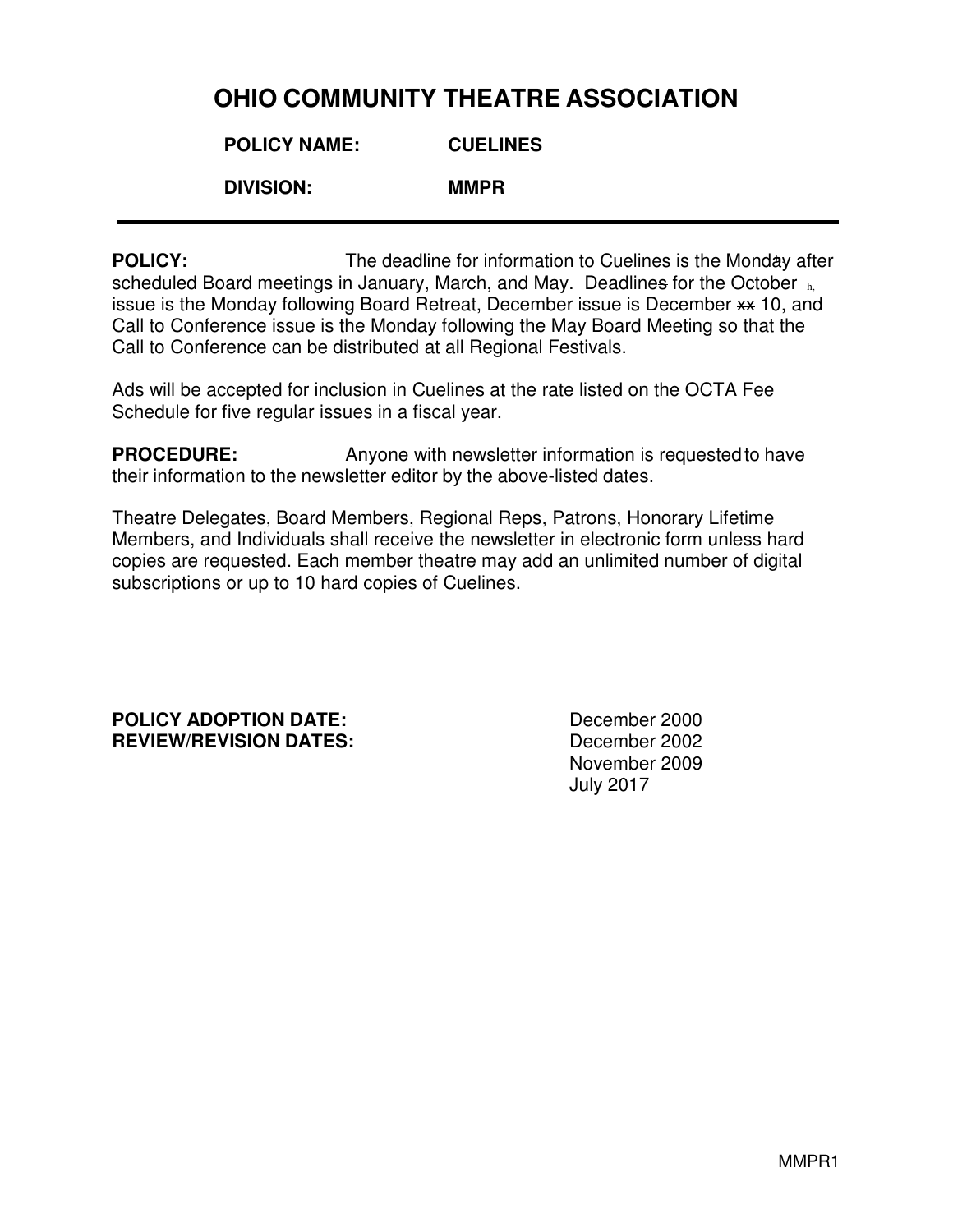## **OHIO COMMUNITY THEATRE ASSOCIATION**

| <b>POLICY NAME:</b> | <b>MEMBERSHIP</b> |
|---------------------|-------------------|
| <b>DIVISION:</b>    | <b>MMPR</b>       |
|                     |                   |

**POLICY:** Membership in OCTA is defined by Article II of the By-laws.

**SPECIFICS:** Theatre membership dues will be paid annually, renewable from January through December.

Theatres who have not paid their membership by January 1st will lose their privileges, however will remain on the roster. If dues are still unpaid by March 1st, they will be removed from the roster, and must reapply for membership. Applications for new membership must be submitted prior the May board meeting for formal acceptance in order to excerpt in regional festivals that same year. Theatres may reapply at any time during the year. When applying for reinstatement, theatres must pay the full dues amount according to the OCTA Fee Schedule. No discounts will be given.

Any theatre that becomes a member of OCTA shall pay the initial fee as determined by the OCTA Fee Schedule. The OCTA Board of Directors may waive the initial membership fee for new member theatres or for those who have been off the OCTA membership roster for five consecutive years. These theatres will enjoy the full benefits of OCTA membership for one year after which they will need to pay annual membership dues.

Cuelines newsletter will be sent electronically to all member theatres, theatre delegates, patrons, OCTA Board members and individual members

. Individual memberships will be determined by the OCTA Fee Schedule and renewable by January 1<sup>st</sup>. Benefits include discounts according to the OCTA Fee Schedule including, but not limited to: discount to the OCTA State Conference /Ohio AACTFest (even years) and Regional OCTAFests (at the discretion of those regions); discounts to participating theaters; a subscription to Cuelines newsletter; and all other benefits received by member theatres. Individuals will be issued membership cards.

**POLICY ADOPTION DATE:** December 2000 **REVIEW/REVISION DATES:**  $\qquad \qquad$  October 2004

 November 2009 October 2010 September 2017